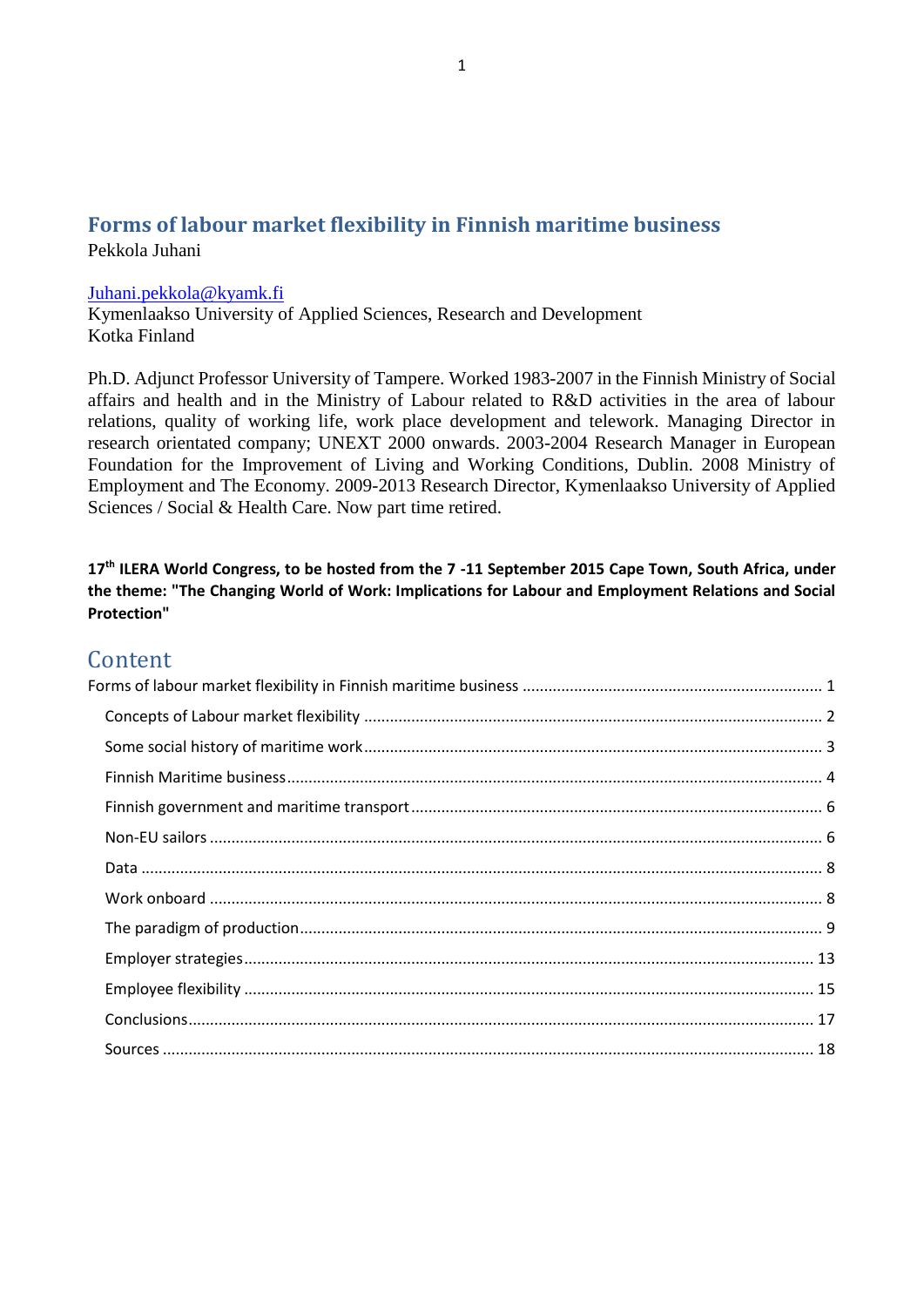On political level labour market flexibility is proposed by OECD 1994 Jobs Study, which regarded higher job creation in the US compared with Europe as due to greater flexibility in former. World Bank and IMF have taken similar view and supported labour market deregulation as a stimulus for investment climate. However OECD has in its 2004 Employment Outlook revised this policy. In Keynesian model technical change and demand drive growth and labour market institutions as well as regulation reflect a social compromise and stabilize economic relationships. Macro-economic policy is sifted towards a more restrictive monetarist stance emphasizing control of inflation and supply side incentives. In this concept micro-flexibility is essential to generate economic adjustments. (Rodgers, 2007)

# <span id="page-1-0"></span>**Concepts of Labour market flexibility**

There are various definitions for flexibility on labour markets according the context. In Swenson's (2012) article flexibility "refers to organizational requirements for greater adaptability in the face of changing market conditions, as well as individual adaptation to increasing demands for flexibility". There are also several system levels which can be described more or less flexible. Labour market systems differ from each other on macro level as well as company and individual, micro level in degrees and forms of flexibility (compare Eamets 2013, 12-13.). One have also to bear in mind, that "flexibility" includes interests which can be added as structural elements of a system. There are no single one nature of "facing greater adaptability in face of changing market conditions". Instead there are various optional strategies to adapt the business, prouducts and work to the markets and the needs of the customers.

Goudswaard and Nanteuil (2000) state that flexibility concepts in European firms are a combination of two variables: quantitative / qualitative and internal / external. This means subcontracting, different employment statuses, working time flexibility and flexibility of work organisation. According Ruberly & Grimshaw (2003) main dimensions of the flexibility in the literature are: Employment protection, Wage flexibility, Internal or functional flexibility and Supply side flexibility.

Flexibility concepts:

|                 | <b>Quantitative</b>           | <b>Qualitative</b>            |
|-----------------|-------------------------------|-------------------------------|
| <b>External</b> | Different employment statuses | Subcontracting                |
|                 | Numerical flexibility         | Productive flexibility        |
| <b>Internal</b> | Working time flexibility      | Flexibility of work           |
|                 | Temporal flexibility          | organisation                  |
|                 |                               | <b>Functional flexibility</b> |

Source: Goudswaard Anneke, de Nanteuil Matthieu 2000.

According Goudswaard and de Nanteuil flexibility strategies in some European states are implemented on a complementary rather than on an exclusive basis and they are not necessarily very coherent. They may be designed differently according to the groups of workers they apply to. Authors make a distinction between "conditions of work" and "conditions of employment" and present three typical situations: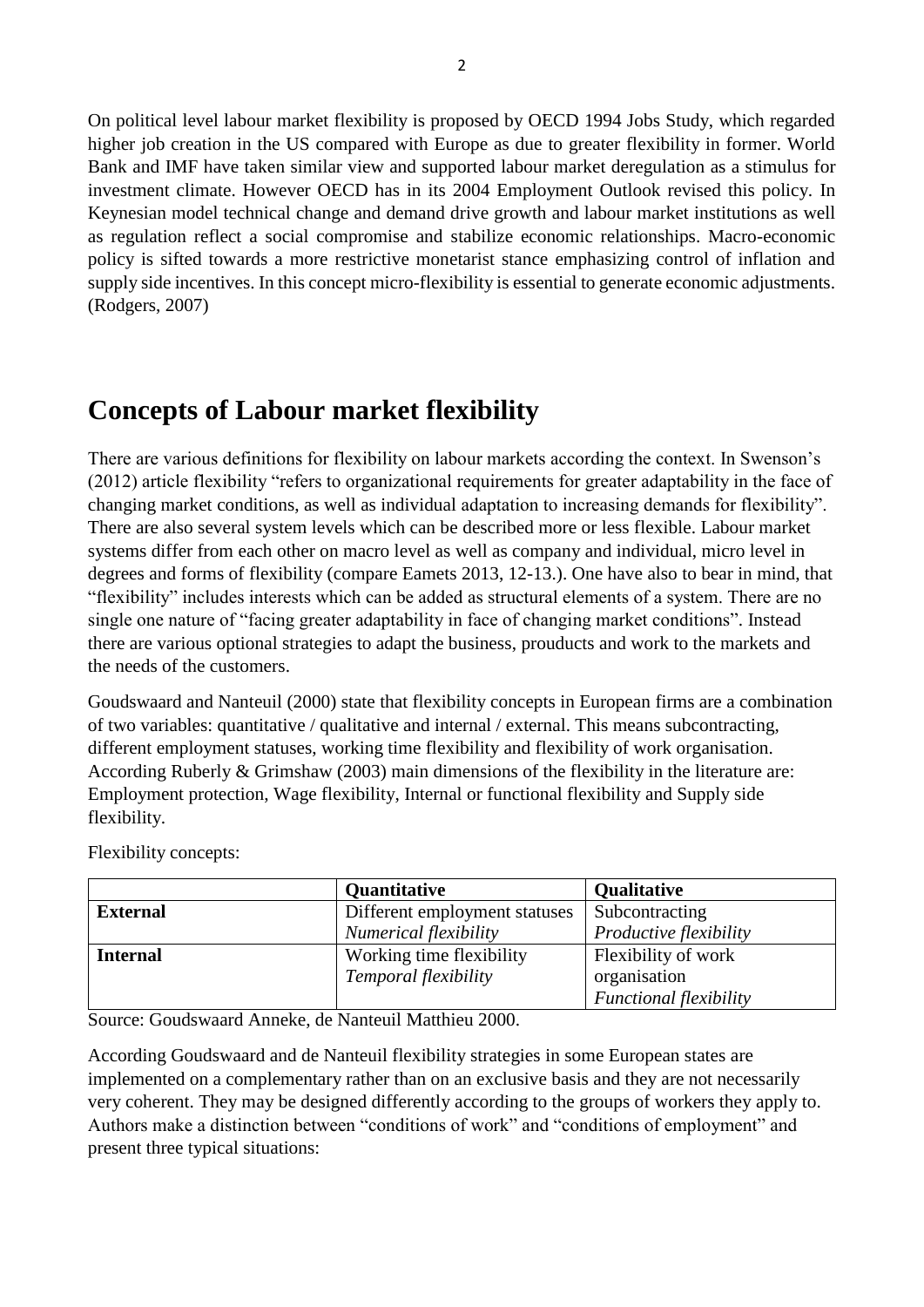- a "cumulative" situation, where both aspects of working life are perceived as deteriorating for flexible workers
- a "non-cumulative" one, where differentiation between flexible and core workers is reported in the area of "conditions of employment" only
- a "transversal" one, where job monotony and/or job intensification are expressed by all workers despite of limited improvements due to functional flexibility.

In addition Goudswaard and de Nanteuil state that:

*"National industrial relations systems play a major role in this (labour market flexibility) development. The research confirms the notion that the more institutionalized the relationships between government and (or among) the social parters, the more likele type positive compromises to be found at different levels".* (Goudswaard & de Nanteuil 2000, 3-4)

Labour market flexibility is traditionally related to labour market segmentation according the competence of employees. Basically an employee has the better labour market position the more competent he/she is and the more an employee has skills valuable for the employer. (Atkinson 1987, Nätti 1988, Storper & Scott 1990.).

Atkinson (1987) makes a distinction between numerical flexibility, functional flexibility and outsourcing. The variation in amount of work force, stability of employment, number of working hours or some other external thing are elements of numerical flexibility. Within the concept of functional flexibility the aim is to harness wide skills among employees, improvement and development of the conditions of work. The idea is to generate efficiency by developing human capital and innovativeness of the work process. Outsourcing is an alternative for internal flexibility within the company. Within a company functional flexibility is often addressed to core workers and numerical flexibility to peripheral workers. (Attkinson 1987, Alasoini 1990, Pekkola 2002, 41, Compare Oeij & Wiezer 2002, 5.)

The aim of functional flexibility is to harness and develop human capital and maintain permanent employment contracts. The policy within the numerical flexibility is mainly to use peripheral workers also as a buffer in economical fluctuations. One simple way for a company is to vary the number of its employees to the demands of the market for instance by nonstandard work arrangements like short-term work, casual work or temporary agency work (Svensson 2012). Developments of human talents, long term job contracts or lifetime employment are no preference. Functional labour market flexibility is usually related to high and numerical flexibility mainly to low quality of working life. (Oeij & Wiezer 2002, 59-60.)

## <span id="page-2-0"></span>**Some social history of maritime work**

Terms of employment and social security have a long history. The phenomenon of precariously employed merchant seamen is no a new one either. Quinlan (2012) demonstrate in his article discussions in England during late 19th century how:

*"…seamen were engaged on a contract for a specific voyage on a ship… Hence seamen were engaged under a succession of contracts until age, illness or family needs obliged them to retire or seek other work… The precariousness of seamen's´ employment was a prominent issue in periodic*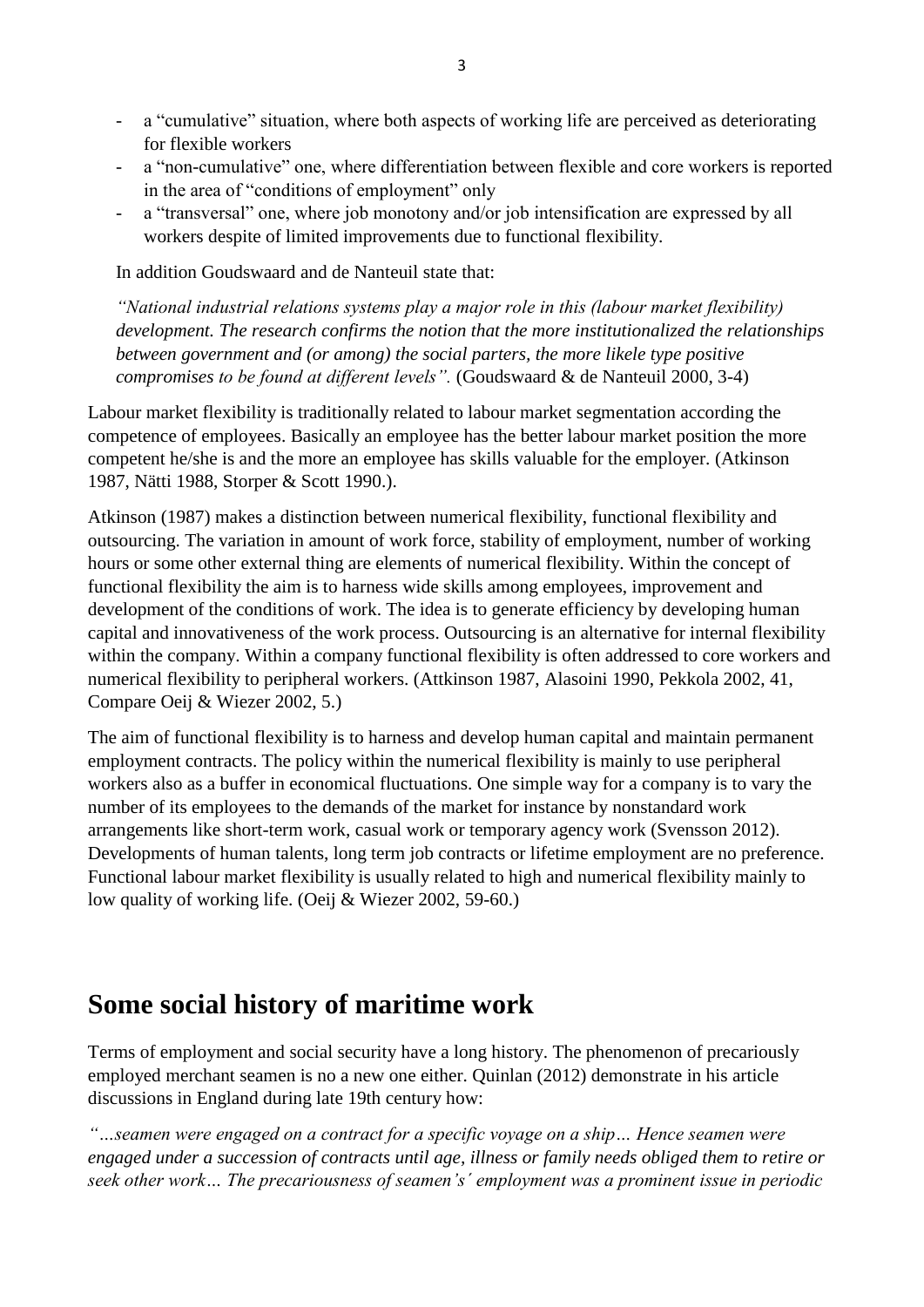*debates of the establishment of a pension scheme, which would both maintain the maritime workforce and obviate the burden of poor relief arising from aged and infirm seamen…* "

Quinlan states that precarious employment has been a pervasive feature of labour markets since the first industrial revolution apart from a brief interregnum in the 30 years after World War Two. According Quinlan growth of (precarious type of) flexible work may entail cost efficiency for fragments of capital, but it also entails sifting costs like externalities or macroeconomic inefficiencies onto workers and the broader community. (Quinlan 2012)

Relationships between working conditions and health and well-being demonstrate basically that (numerical) flexibility and harsh working conditions have various negative actual and structural consequences for employees. In general imbalances in the job-demand control have negative effects on health and well-being of employees. (Oeij & Wiezer 2002, 59-60)

In general economical preconditions for personnel policy are these days dependent up to high degree on global and national economy. Maritime industry is in global competition with only some national competitive edges on regional markets. (Haavisto 2014, 20-23). Structural opportunities for sustainable economical, social and ecological growth within the industry are dependent on worldwide economic development but also on behavior and preferences of key stakeholders. (Compare; Wolfters H.A., etc. 2013).

## <span id="page-3-0"></span>**Finnish Maritime business**

Volumes at the international maritime transport in Finland have increased since the 1980s. Exception to the growing trend is the recession which began in 2008. After that the maritime transport are not reached earlier exceeded 100 million tons of levels. (Liikennevirasto 2013.) In 2013, Finland's foreign trade maritime transport of goods was 96,3 million tons. Sea transport increased by 3,3 per cent from 2012. Exports grew by 5,7 per cent. Finnish vessels accounted for 21,7 per cent of exports and imports by 45,3 percent. The proportion increased from the previous year more than four per cent. 18,2 million passengers were moving via Finnish ports to the rest of the world. Sweden accounts for 9 million and Estonia for 7.9 million passengers. Seamen's Pension Fund's activities were covered 44 shipping companies in 2012. The number of vessels was 140 and the amount of insured employees was 7959 people and total sum of working years was 5678. (Merimieseläkekassa 2014, 8-9.)

Generally, seaborne trade is open to competition, and freight rates vary depending on the economic situation. Finnish vessels account for 19% of the country's export and 41% of the import. In the long term, the amount of sea transportation has increased. However, during 2000-2013, the number of seafarers and man-years has decreased. In particular, women are retiring from seafaring professions. In 2013, the Seafarer's Pension Fund covered 7,959 seafarers adding up to 5,678 manyears. (Haavisto etc. 2014) Finnish maritime business is basically in open international competition. Visible flexible element in costs is labour, even this take only minor share, that is ca. 5% - 20% - of the total cost of shipping (Haavisto etc. 2014, 21.).

In western economies there is since 1970´s a general trend for flexible specialization. Organisations are face new demands: besides efficiency market demands quality, flexibility and innovativeness.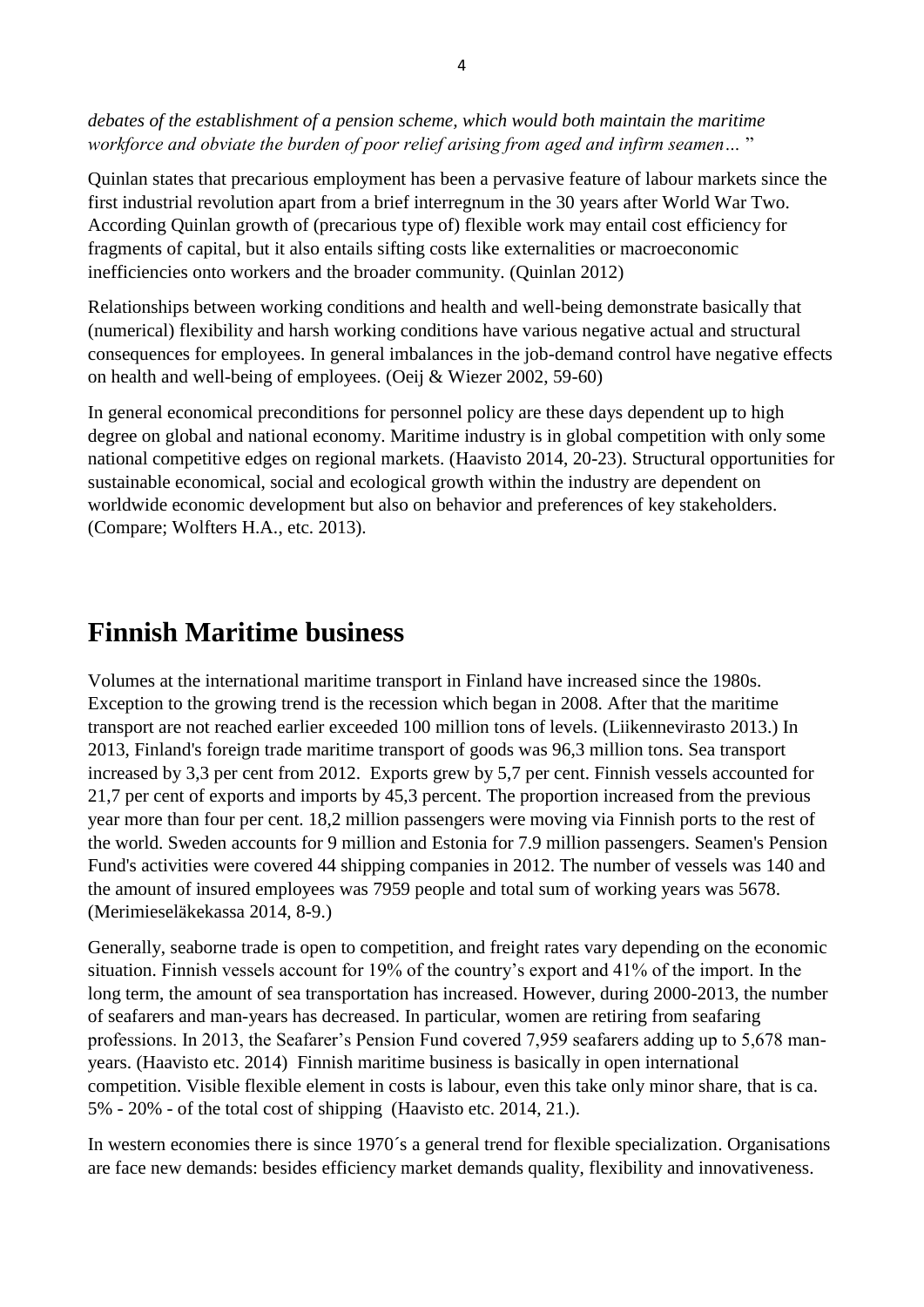(Oeij & Weizer 2002, 6.) Anyhow standard type of traffic limits the product and service innovations in cargo ships. There are better opportunities for instance ethical and CSR-based product designs and service innovations on passenger boats than on cargo ships (Dufva & Pekkola 2013).<sup>1</sup> This feature in maritime business limits the reorganization of work and diminishes opportunities for work place development and separates this industry from general organizational developments. (Haavisto etc. 2014, 50-51.) Standard type or work and tasks generate motives mainly for wage flexibility.

The amount of Finnish sailors is diminishing at the long trend. Technical changes are cutting occupations and work at sea. Female workers have lost more ground compared to men. Motives for work differ up to degree between personnel groups, which are dominated either by males or females. The division of labour between sexes is clear. There is a trend to combine tasks and increase the holistic responsibility for functions at sea. (Haavisto 2014)

Flexibility as policy takes place on the system level as well on organizational level. Rodgers (2007) argues that functional and organizational flexibility within firms may be more important than labour market flexibility as such. In Finnish maritime business the flexibility within the firm's personnel policy is related both to national regulated labour market and to less regulated international labour market. There is a reason to analyze areas of flexibility empirically in Finnish maritime business as such and in relation to national and international labour markets.

The co-operation between social partners on organizational level is limited to negotiations of collective agreements and legal based occupational safety. There are a lot of technical negotiations on company level. However Finish maritime sector is short of joint systematic work place development policy. On general level the labour market is regulated by collective agreements including agreements of free paid sift for those included within the collective agreement. In addition the role of state is strong and the government support the industry because of securing traffic and trade in all possible geopolitical circumstances. Also the public motive for employment is strong. Government offer direct economical subsidies, favorable legislation, education and interest for the maritime industry. (Haavisto etc. 2014)

<sup>1</sup> However there are also comments within the industry that more intensive branding of good practices could be beneficial for the business also in freight traffic.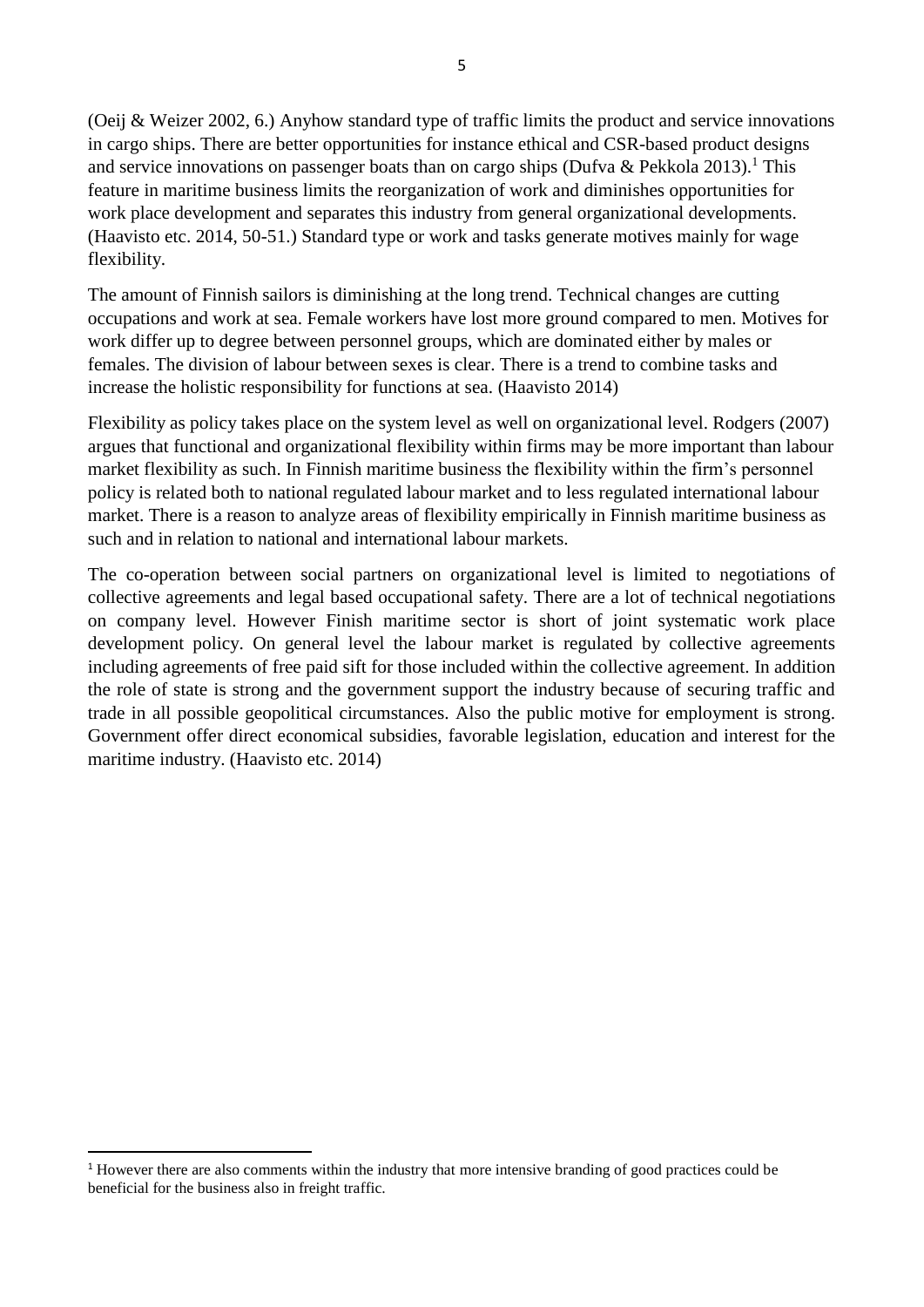#### <span id="page-5-0"></span>**Finnish government and maritime transport**

Government's attitude towards shipping companies is very positive. Official reason for the policy is securing national sea transport during external crises but employment as well as regional economy is relevant. Government allows subsidies for this industry up to high degree. This is necessary because of national welfare policy that is social costs, which is internationally lacking.

According EU regulations the subsidies should not exceed the total sum of taxes and payments for social security. In practice this means opportunities for major depreciations and reservations in the accounts, reduction and returns in social costs and income taxes. Finnish government subside even the costs of Non-EU-sailors by compensating the costs of return home after the working period onboard. In practical terms labour cost for the employer is the amount of net salary.

The government returns all tax and social security payments. This reduces the costs for 30%. Agreements considering Non-EU sailors reduce the labour costs once again 30%. Finnish labour costs are estimated equal with Sweden, but 1,3-1,5 times higher than in Estonia. This has lead to the fact that there is only one passenger ship under Finnish flag in traffic to Estonia. In general Finnish shipping companies are placed 30% of vessels under foreign flag.<sup>2</sup> (Merenkulun...2012, 13-17. Merenkulun…2013.)

Motives for companies to leave the Finnish flag are economical and related to "paper work" that is reporting and things to be taken into account required. Labour costs elsewhere are cheaper because of social legislation. The companies will stay under Finnish flag because of government's subsidies as weill as on the brand, which include positive image. Finnish government subsidies are dependent on the Finnish flag.

# <span id="page-5-1"></span>**Non-EU sailors**

Finnish shipping companies and labour unions have made an agreement on the year 2009 according which there is a option to hire 1/3 of the total crew outside European Union, in practice often from Philippines or Russia.<sup>3</sup> The practice begun 2011 in 14 ship and was extended 2012 to 23 ships. Finnish social partners have also 2012 agreed that the wage increase among Non-EU-seamen are connected to labour costs among foreign competitors and to international competition. This wage policy is not dependent on wages within Finnish collective agreements. (Finnish…)

At the moment there are Non-EU sailors on 53 ships. The number of Non-EU sailors is between 400 and 500 yearly. This is ca. 10% of all staff. Local agreement for the usage of Non-EU seamen is done case based, that is, there is a negotiation and special agreement on every single ship. The structure of the crew is examined and a consensus will be found between social partners. The policy of the branch is to establish mixed crew for all ships which are transferred under Finnish flag. The aim is to recruit Non-EU sailors to all personnel categories. Among officers Captain and First

<sup>2</sup> To Sweden 35%, Holland 24%, Bahamas 17%.

<sup>&</sup>lt;sup>3</sup> Some tankers and ice breakers have been excluded from this agreement because of security reasons and legislation.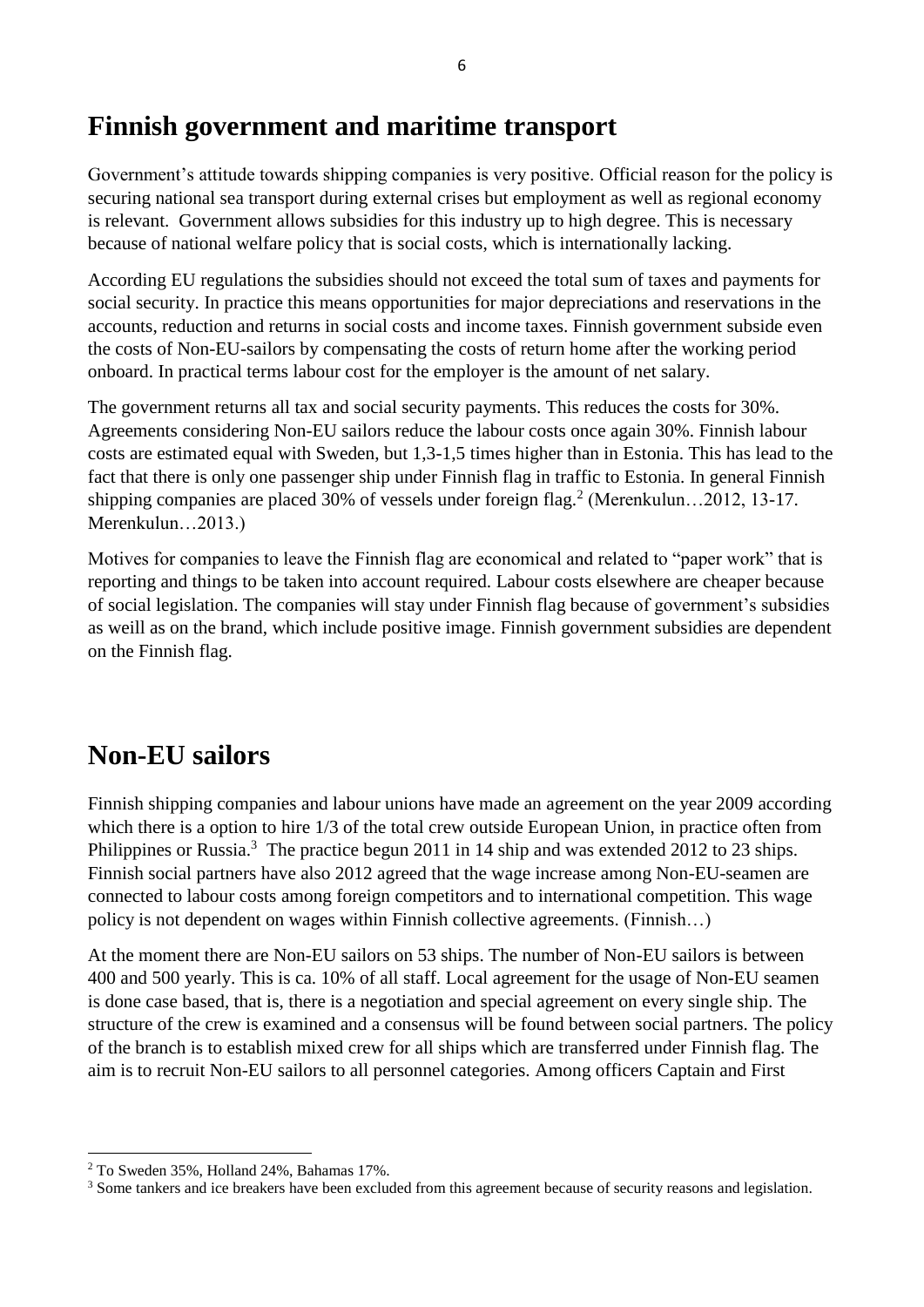Officer and Chief Engineer are Finnish and Second or 3. Mate or 1. Engineer can be Non-EU seaman. Machine Man, Ordinary Seaman and Chef can also be of Non-EU origin.

Over 90% of all Non-EU sailors are Philippines'. In addition there are sailors from Indonesia, Ukraine and Russia. Special office in Philippine take care of the health condition before recruitment. Non-EU sailors are included in education and training activities onboard, because employers are willing to employ them once again later on.

Shipping companies are satisfied with Finnish sailors among other things because they have got special competences in local weather conditions, operating in ports and making preparations for next cargo. The motive for Finnish shipping companies to use Non-EU work force is economical, that is, lower labour costs. Main benefit for companies is the lack of free, paid period between working periods. The companies can escape the costs of flying seamen to work or home from abroad because of changing working periods. In addition shipping companies can avoid some costs professional education and in updating the certificates of competence. Finnish shipping companies are increasing the use of so called "Non-EU" mariners.

Finnish labour unions have a very brief marginal in negotiations concerning the usage of Non-EU mariners. Unions support the economy of the companies because of their own long term employment. In international competitors Holland and Sweden there have been same kind of agreement but with the option for the amount of maximum ½ Non-EU sailors onboard. In case of no agreement the pressures towards other flags would be decisive for the whole industry.

In one company case 75% of ships use "mixed" crew and 16% of the staff are Non-EU citizens with special type of work contact. Non-EU crew is form Russia and they work mainly on deck. Because of language and work culture related reasons the company employ also Russian second mate who is the superior of other Non-EU crew. In addition of deck work there is a Russian chef. According legislation it is not possible totally use Non-EU sailors on the deck and therefore there are also Finnish sailors on the deck. The usage of Non-Eu sailors is still a new phenomenon and the company is not yet aware how increased diversity will affect on the work culture and social integration on the ships.

The usage of foreign (Non-EU) sailors is based on the annex of Finnish collective agreement. Non-EU sailors are employed on the basis of agreements defined by  $ITF<sup>4</sup> (ITF)$ . Terms and conditions for non EU seafarers are based on the ITF Uniform TCC Collective Agreement. The Finnish employer organise and pay health care for Non-EU sailors in cases acute sickness and accidents. Basically work contract is done for 6 months for each individual. In practice workers prefer 2-4 months agreement because of family reasons. Non-EU sailors are recruited via Russian private company, which can easily provide competent work force. The usage of Non-EU sailors resembles often permanent employment because the company is willing to hire competent sailors once again. Usually an agreement upon next period of work is done when the previous term end and the sailor is leaving for fee watch.

<sup>&</sup>lt;sup>4</sup> The International Transport Workers' Federation (ITF) is an international trade union federation of transport workers' unions. Any independent trade union with members in the transport industry is eligible for membership of the ITF. Around 700 unions representing over 4.5 million transport workers from some 150 countries are members of the ITF. It is one of several Global Federation Unions allied with the International Trade Union Confederation (ITUC). <http://www.itfseafarers.org/about.cfm>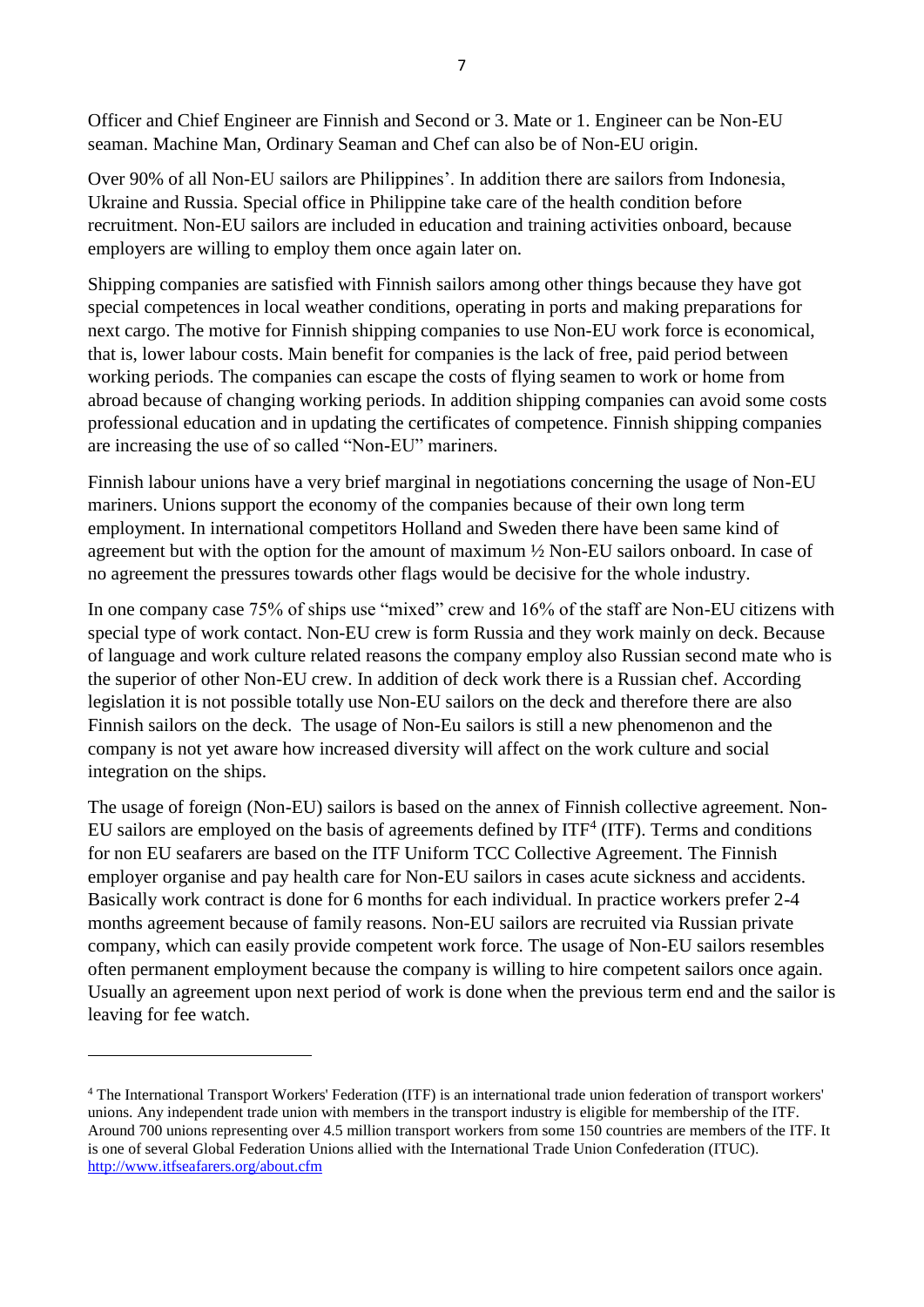Employers experiences form Non-EU sailors are positive. Non-EU sailors come from other kind of work and social culture and are get used to more harsh working and economic conditions and tighter social order than it is the case on Finnish ships. Finnish ships are seemingly in international sphere an attractive working environment even with weaker terms of job contract compared to Finnish collective agreements. Non-EU sailor receives for instance same food, clothing, labour protection and other working environment as all other crew.

Shipping companies report that the agreement upon the usage of Non-EU staff has contributed to major transition towards Finnish flag among older vessels. All new ships are placed under Finnish flag since the agreement.

Finnish union for deck officers (Suomen lainvanpäällystöliitto) is anyhow unhappy with the practice to hire second or 3. Mate form abroad. This weakens the opportunities of younger Finnish deck officers for employment and paths for career and could in the long run lead to structural change among deck officers and jeopardize the security of maritime transport supply. The union tries to negotiate about the fact once again with employer. (Ulkomaalaiset…) A strike broke out 12. March 2015 on Finnish ice breakers. One reason for the action according The Finnish Seafarers´Union is – among changes in the terms of employment - the aim to use Non-EU sailors also on ice breakers. (The Finnish Seafarers´Union)

#### <span id="page-7-0"></span>**Data**

Empirical data for the study "Stay Onboard" was collected 2013 among Finnish seamen, both active and for those, who have leaved ship work. The sample of the survey was 5021 people and response rate was 39% (57% among seafarers onboard). Respondents are members of Seamen's pension fund and in the sample there are a bit more than a half of all members. In final date there are 1954 respondents, from which  $\frac{3}{4}$  (1420) stay still onboard. In addition there are 66 interviews among seamen, employers and various maritime stakeholders. Non-EU sailors were – unfortunately - not included on this survey.

## <span id="page-7-1"></span>**Work onboard**

The amount of personnel onboard is dependent on the ship type. On ordinary freight ship there are 10-18 persons at one time, but smaller ships can be operated with under 10 persons. On passenger ships there are more staff. Typically on Baltic sea area over 300 / ship. Usually the work is organised in periods 1/1. When the crew is at work second half is free.

Ship as a working environment is more challenging than ordinary work place. The ship is full of levels, corridors and stairs. Many of them are narrow, wet or slippery. One must sometimes work high or even outside the vessel. The ship face the elements of the nature. Staff must be able to sustain physical and mental stress.

At work there are noise, shaking, cold, heath, wind, chemicals, and dangerous substances. Demands for competences are increasing. Work and leisure time takes place in the same physical and social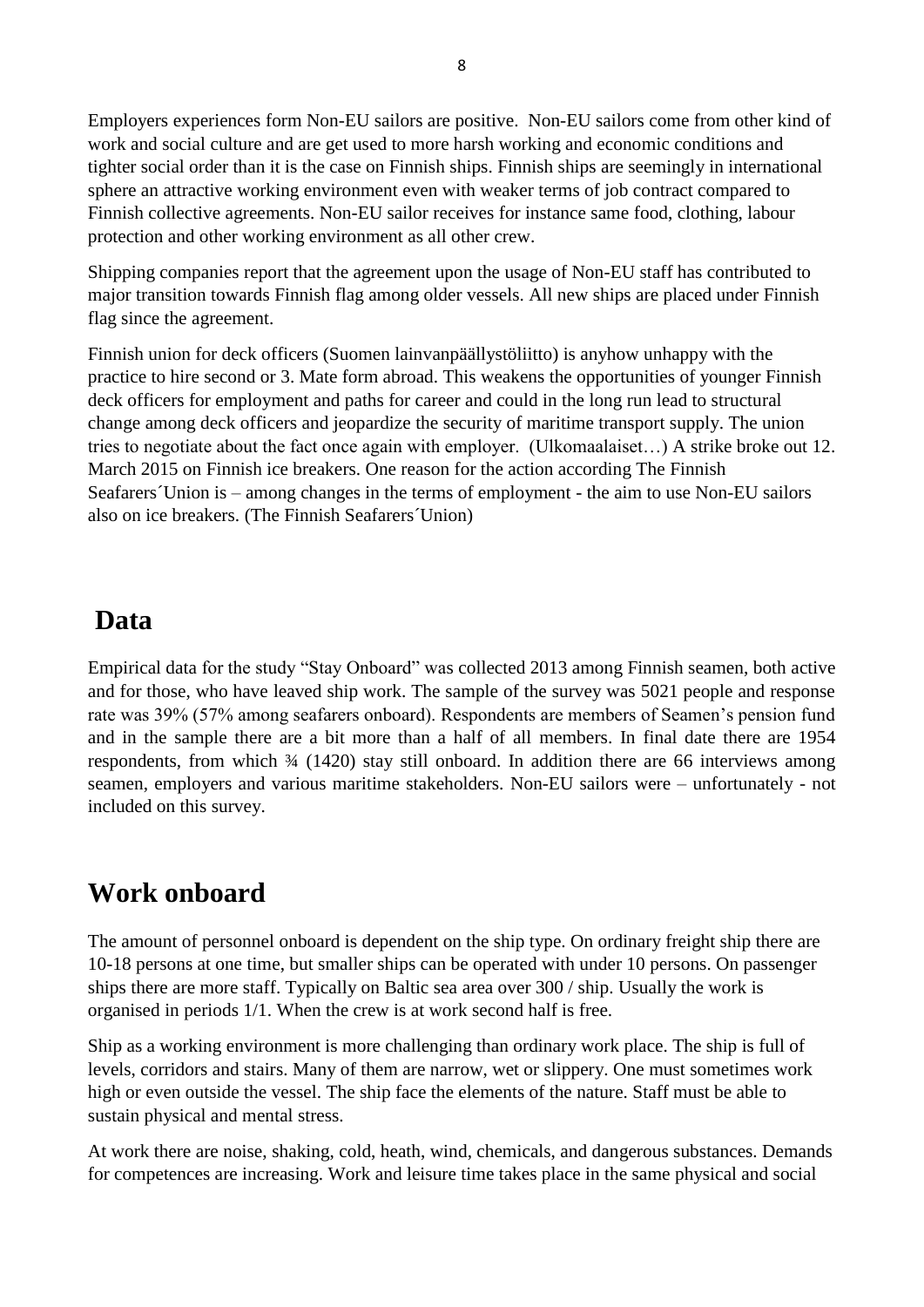environment. Team spirit and organizational culture affect for wellbeing and even to mental health. Contacts with family and friends are limited.

Work onboard is often organised in 4:8 or 6:6 hour shifts. There is a variation of working time arrangements, agreements and regulations. (Haavisto etc. 2014, 28-30.)

# <span id="page-8-0"></span>**The paradigm of production**

Oeij & Weizer (2002, 5-10) generate a typology of organisational centralization and human factor orientation. Basically among companies there are low or high decentraisation orientation as well as high or low human factor orientation. They describe organisations described by the entity of "rigid efficiency" as follows:

"Organisations chastised by *rigid efficiency* are centralized and do not score highly on human factor orientation. Such organisations have stable market environments and established business process. These features are significant for mass production. The term "*rigid*" may express a negative connotation, which is not intended. Such organisations do not need to be flexible in an unchanging market." (Oeij & Weizer (2002, 8)

|                                            | Low human factor<br>orientation | <b>High human factor</b><br>orientation |
|--------------------------------------------|---------------------------------|-----------------------------------------|
| Low decenralisation<br>orientation         | rigid efficiency                | social rigidity                         |
| <b>High decenralisation</b><br>orientation | flexible efficiency             | humanized flexibility                   |

**Decentralisation – human factor orientation model** (Oeij & Weitzer 2002, 9)

The work at sea is centralized because of clear division of work and hierarchy, traditional and rigid business model and because of given physical environment. When it comes to human factor orientation, the estimation is "weak". The characteristics of maritime work is "rigid efficiency" instead of "humanized flexibility". Anyhow there are variations. Trend to generate so called combined vacancies, where several previously separate tasks are collected to some single persons, increase human orientation.

The work onboard as well as recruitment contain elements of taylorism. On the other hand competence and skills needed, holistic and professional responsibilities and long staying on board increase human orientation. It is difficult totally estimate hardly anyone's work in various occupations as predictable tasks. Generating standard traffic product within clear division of work, hierarchy with reasonable remuneration are near the idea of fordist production. When we compare the work of deck and machine officers and men in freight and passenger ships there is no major difference. Customer service on passenger boats increase variation in business concepts as well as in tasks. Close connection to customers add up to degree human orientation on passenger boats. (Haavisto etc. 2014, 47-48.)

Work at sea is hierarchal and bears a likeness closest to Fordist type of work organisation. Anyhow various kind of labour market flexibility is addressed to segments of employees. Basically there are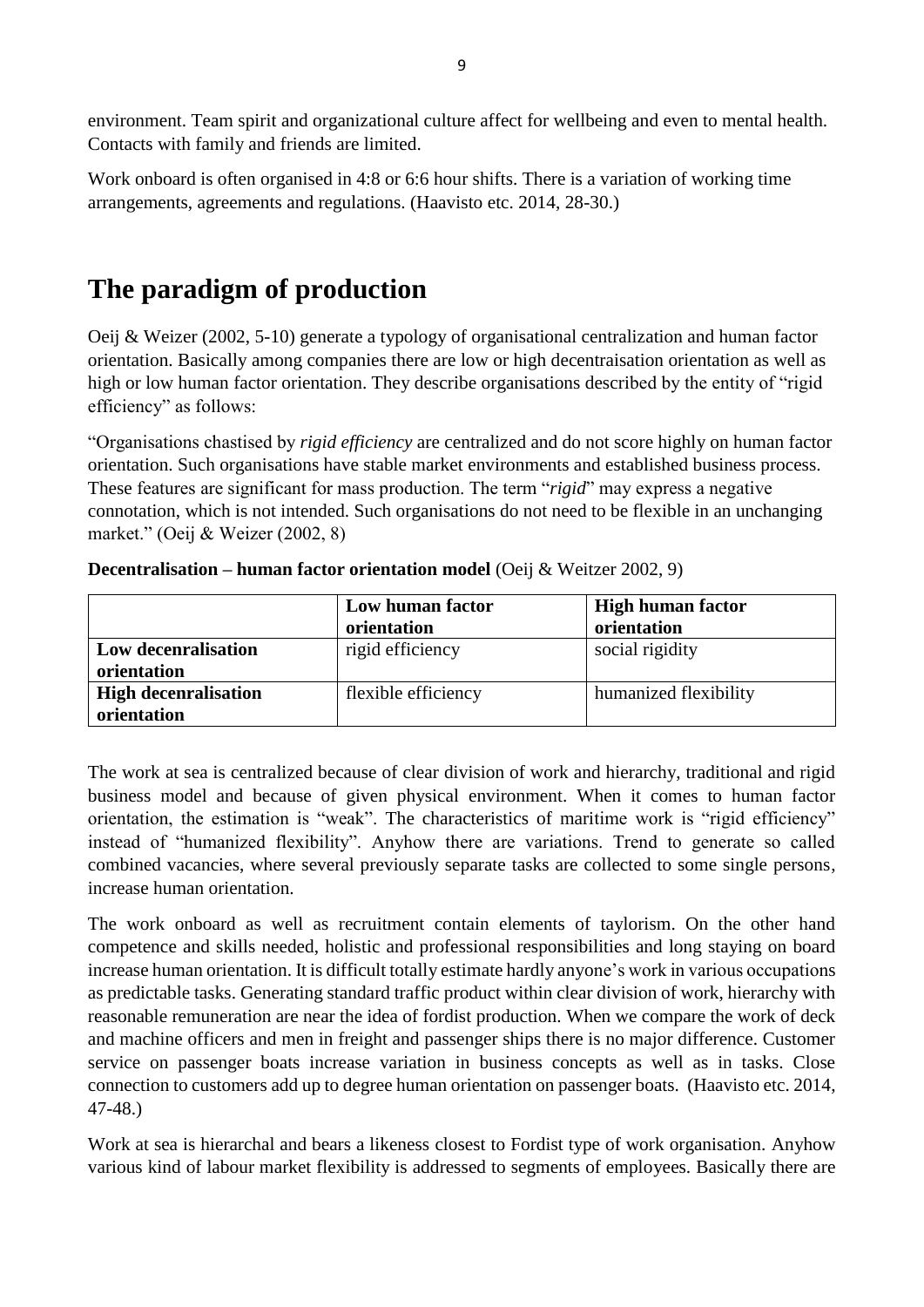three groups of employees at work: Deck and machine officers, crew in catering and on the deck, Non-EU workers in all positions. Basically Finnish or other EU-citizens are employed according Finnish collective agreements, Non-EU´s – mainly form SE-Asia and Russia – are paid up to degree according Finnish standards unless paid free watch, which is in length equal with working period at sea. This means major saving in labour costs. Another option for shipping companies is to select some other flag that is, change the ship to some other country with another kind of social legislation and labour costs.

When we try to define the personnel groups onboard, which meet various kind of flexibility we could name them as follows:

Core group 1 = Deck and machine officers, managers on passenger ships and nurses.

Core group  $2 = C$ rew, that is workers in catering, on machine and deck.

Peripheral group = Non-EU workers who are excluded from some part of collective agreement like free paid period after work.

The content of work and conditions of work contract among these groups differ from each other.

Core group 1., especially deck and machine officers, have a career and they are relatively highly paid and in general better paid than Core 2. group. The work content can be defined a bit more away from "rigid efficiency" because of the work of managers on passenger ships and because of (estimated<sup>5</sup>) use of sociotechnical systems in controlling the status and processes of the ship especially among deck officers. Labour market positon is strong because of competence, collective agreements and – dependent on profession - opportunities to step ashore to other labour markets inside or outside the maritime cluster.

Core group 2. consist of traditional "workers" onboard. Health and physical capacity is needed in these occupations as well as vocational training. Careers paths are short or not existing, but the job is permanent. Because of fordist tradition and strong unions the remuneration is relatively high in comparison to same kind of tasks onshore. Work at sea is a "job". Labour market positon is secured by the shortage of competent work force, collective agreements and strong labour unions, but threatened with foreign competition on the labour market.

Peripheral group is a group of Non-EU seamen, who work within relatively fair remuneration and working conditions. The pay for deck officers in this category is in principle the same as for deck officers in Core group 1. Anyhow this group has no right to general collective agreement including the paid free period ashore. These officers and crew is hired for fixed time contacts which end the employment contact when leaving the ship. Core croup 1 and 2 have a retirement scheme, peripheral group has not.

<sup>&</sup>lt;sup>5</sup> It was not possible to make direct observations about the work onboard. Information is collected mainly via interviews and literature.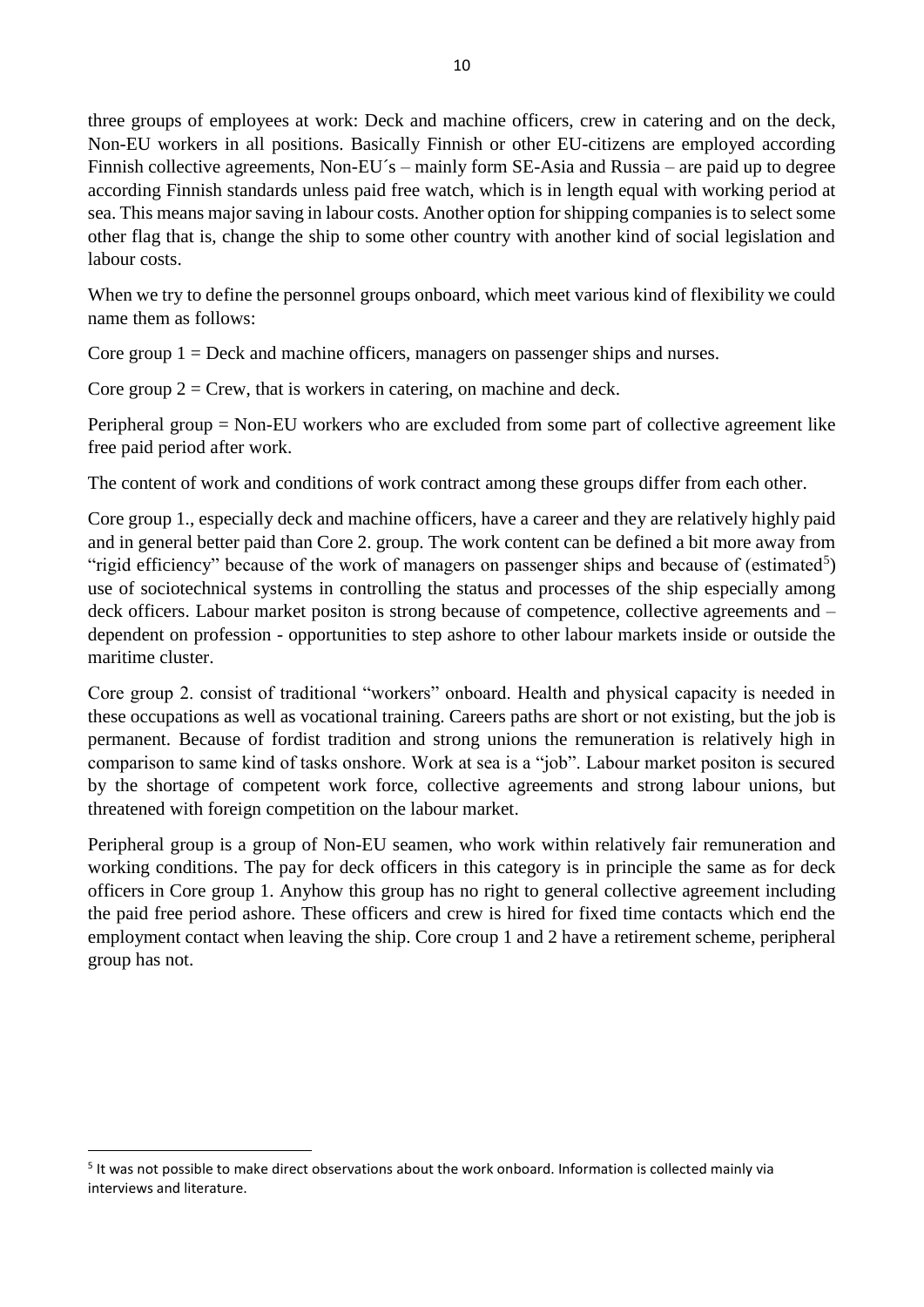|                         | <b>Core I workers</b><br><b>Fordist concept</b><br><b>Machine and Deck</b> | <b>Core II workers</b><br><b>Fordist concept</b><br><b>Crew</b> | <b>Peripheral workers</b><br>Semi-fordist /<br>taylorist concept |
|-------------------------|----------------------------------------------------------------------------|-----------------------------------------------------------------|------------------------------------------------------------------|
|                         | <b>Officers</b>                                                            |                                                                 | <b>Non-EU Deck</b><br>officers and Non-EU<br><b>Crew</b>         |
| <b>Employment</b>       | -Mainly permanent                                                          | -Mainly permanent                                               | -Fixed term contract                                             |
| protection              | Job                                                                        | Job,                                                            | -Individual agreement                                            |
|                         | -Collective agreement                                                      | -Collective agreement                                           | with modification of                                             |
|                         | -Co-ordinated Finnish                                                      | -Co-ordinated Finnish                                           | collective agreement                                             |
|                         | wage bargaining                                                            | wage bargaining                                                 | -No Co-ordinated                                                 |
|                         |                                                                            |                                                                 | Finnish wage                                                     |
|                         |                                                                            |                                                                 | bargaining                                                       |
| <b>Wage flexibility</b> | -Trade union                                                               | -Trade union                                                    | -No representation                                               |
|                         | representation                                                             | representation                                                  |                                                                  |
| <b>Internal of</b>      | -Career                                                                    | -No career                                                      | -No career                                                       |
| functional flexibility  | -High skilled work                                                         | -Low skilled work                                               | -High / Low skilled                                              |
|                         |                                                                            |                                                                 | work                                                             |
| <b>Supply side</b>      | -Demands / rights in                                                       | -Demands / rights in                                            | -No demands in                                                   |
| flexibility             | working time to meet                                                       | working time to meet                                            | working time                                                     |
|                         | work and family                                                            | work and family                                                 |                                                                  |
|                         | needs                                                                      | needs                                                           |                                                                  |

According interviews deck officers in peripheral category are able and work like any other. However coworkers estimated that foreign / Non-EU crew might be sometimes socially isolated. Not because of discrimination but because of cultural differences, own attitude and staying within their own group. It is often mentioned that foreign crew represent "different kind of work culture" with less own initiative and less courage for own estimation and decision making. Official of Finnish trade union estimated employer's behavior towards Non-EU mariners "fair".

*"There are more mixed crew on Finnish ships. This is not a good process for comfort onboard. A group with same – of whatever - nationality work best together. The more nationalities is added the less there are joint language. At the end we have 7 nationalities and speak with our hands within a work team." (Seaman)*

*"When we have joint Philippines and Finnish together it is difficult to start discussion. When Finns try to discuss with Philippines they are shay and polite and seem to hesitate for instance the right to discuss with captain directly. Finns discuss with everyone when needed. There is no hierarchy in technical matters. This is a major cultural difference." (Seaman)*

*"…for instance 7 Philippines discus in the mess. Finnish sailor join the table and ask "how are you doing". After 10 minutes all are disappeared." (Seaman)*

It is possible to take a look for dimensions; centralisation – decentralisation and high human factor orientation – low human factor orientation to the work onboard. Because of clear division of labour, hierarchy, traditions of business and working culture and limited physical and social working environment the work is clearly centralized. Same reasons lead to low human factor orientation. The nature of work resembles "rigid efficiency". In division of labour, recruitment and in personnel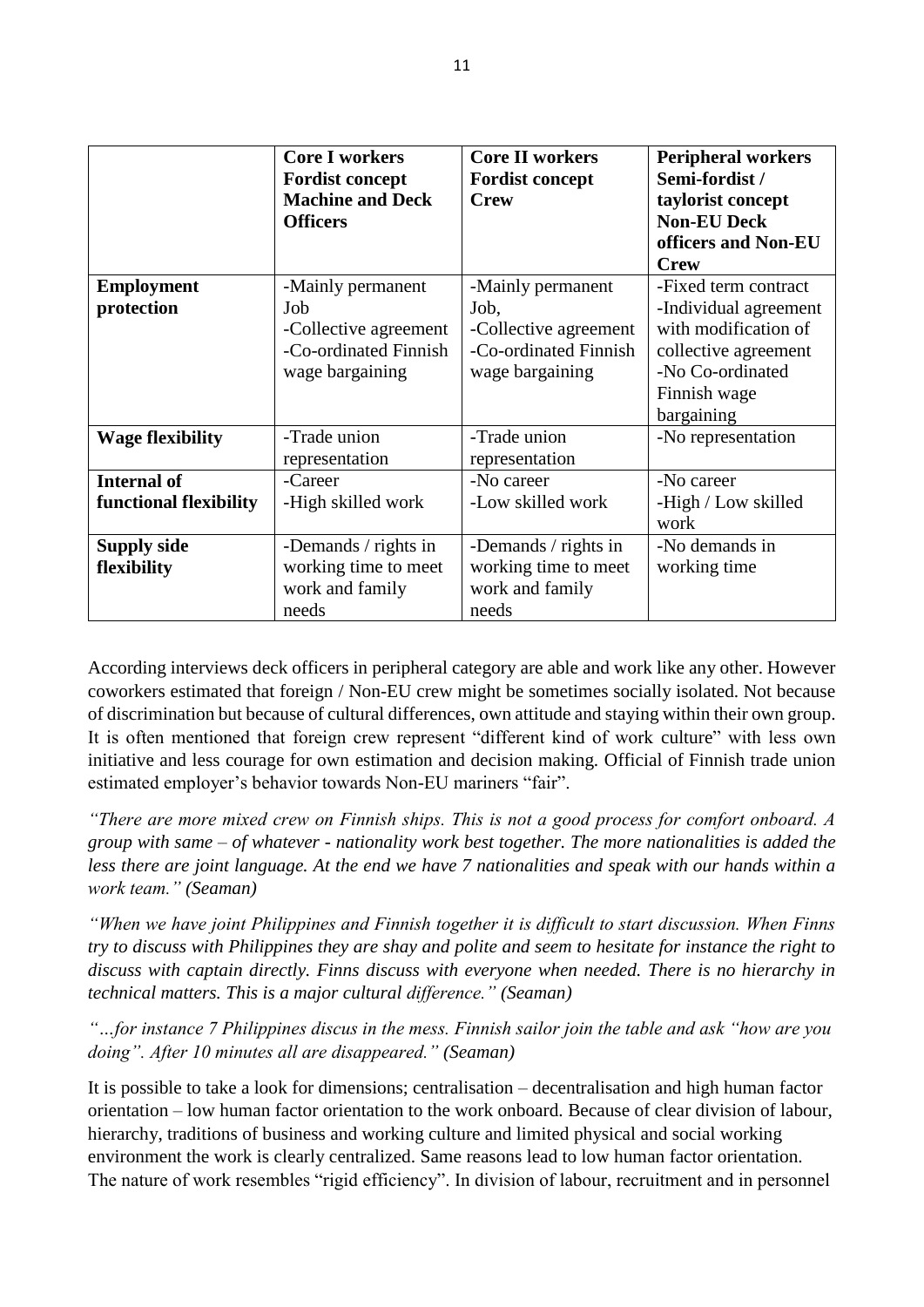policy there are elements of taylorism. On the other hand competences needed, holistic and professional responsibility and long staying onboard increase human orientation. In general the production of standard type of maritime transport, division of labour, hierarchy and nature of remuneration as well as strong government involvement bear a likeness to fordist production. It is clear that among core group 1 there are more human factor orientation than among core group 2 or peripheral group of Non-EU staff. The work of Non-EU workers is more near taylorist work organisation than the work of groups 2 or 1. (Compare Haavisto etc. 2014, 47.) (Picture 1.)





Compare; Oeij & Wiezer 2002, 10.

If we put the information about personnel policy to the model of Goudswaard and de Nanteuil, we can notice that conditions of employment make more relevant distinctions between personnel groups compared to conditions of work.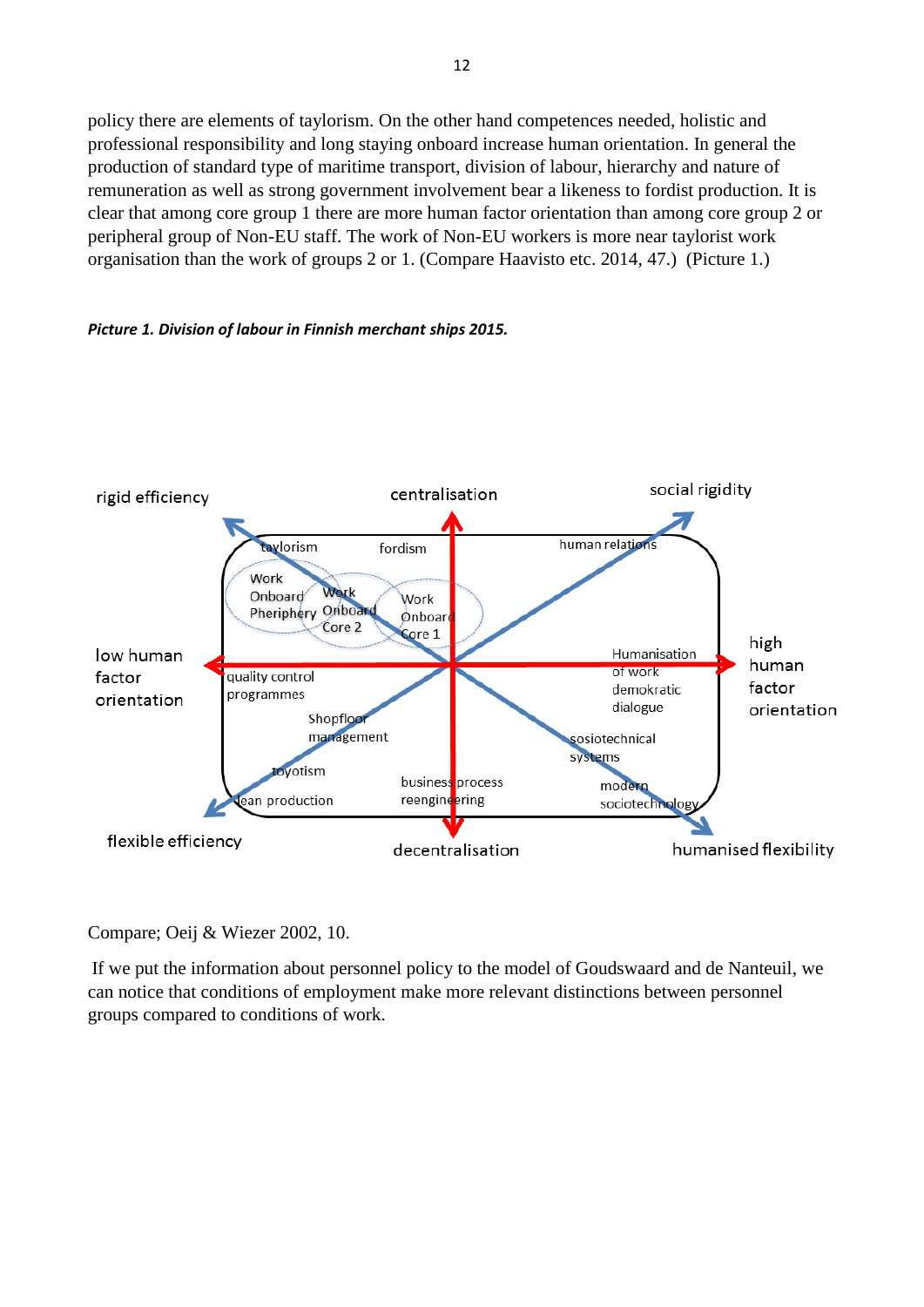|                 | <b>Quantitative</b>                      | Qualitative                       |
|-----------------|------------------------------------------|-----------------------------------|
| <b>External</b> | Different employment statuses            | Subcontracting                    |
|                 | Numerical flexibility                    | Productive flexibility            |
|                 | Conditions of employment - permanent     |                                   |
|                 | vs. fixed term employment contract       |                                   |
|                 | Distinction between core group $1 + 2$ / |                                   |
|                 | peripheral group                         |                                   |
| <b>Internal</b> | Working time flexibility                 | Flexibility of work organisation  |
|                 | Temporal flexibility                     | <b>Functional flexibility</b>     |
|                 | Conditions of employment – paid free     | Occupational and career           |
|                 | sift                                     | development; Especially for Core  |
|                 | Distinction between core group $1 + 2$ / | group 1. and to lesser degree for |
|                 | peripheral group                         | Core group. 2.                    |
|                 | Combined vacancies                       |                                   |

Some forms of flexibility on Finnish ships:

Compare: Goudswaard Anneke, de Nanteuil Matthieu 2000.

## <span id="page-12-0"></span>**Employer strategies**

One element of numerical / functional flexibility on company level is the model of harnessing work force. According the policy of functional flexibility the interest lays on the development of human capital by increasing competences even achieving high skilled work. In numerical flexibility there is less or no interest for the development of human capital. When we look empirical results of the survey among professions onboard the differences of employer's policy in the development of human capital differ in statistically. However there are not drastic difference between occupations. Ordinary seamen and machine men are the ones who never get a lot of skills development. Ship nurses are most supported in the development of occupational competences. (Table 2.)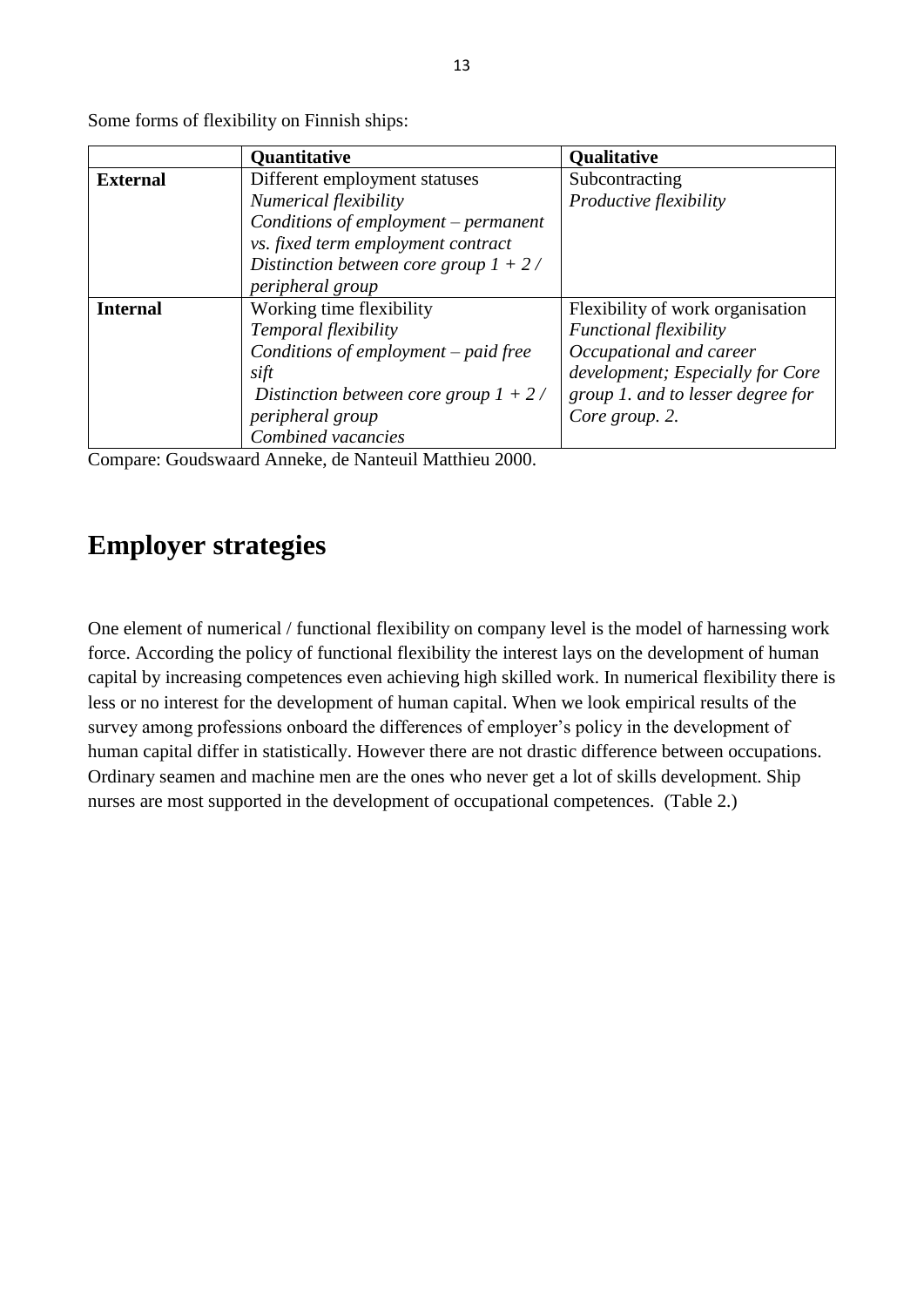

Pearson Chi-Square ,000

Relatively egalitarian policy of employers among core group 1 and 2 in skills development demonstrate also the fact that, even the permanent job contract holders (n 1194) get more skills promotion, there is no statistical difference between employees on permanent or fixed term (n 160) contact. Some explanation to this outcome is the fact that fixed term job contract is most common among (25,6%) second mate and high (20%) among 3. Mate. They are the ones who are at the beginning of their career and especially 3. Mate is still getting occupational training. Among Ordinary Seamen the share of fixed term contract is 21,9%. This is also a group, which get less often a lot of educational development. (Table 3.)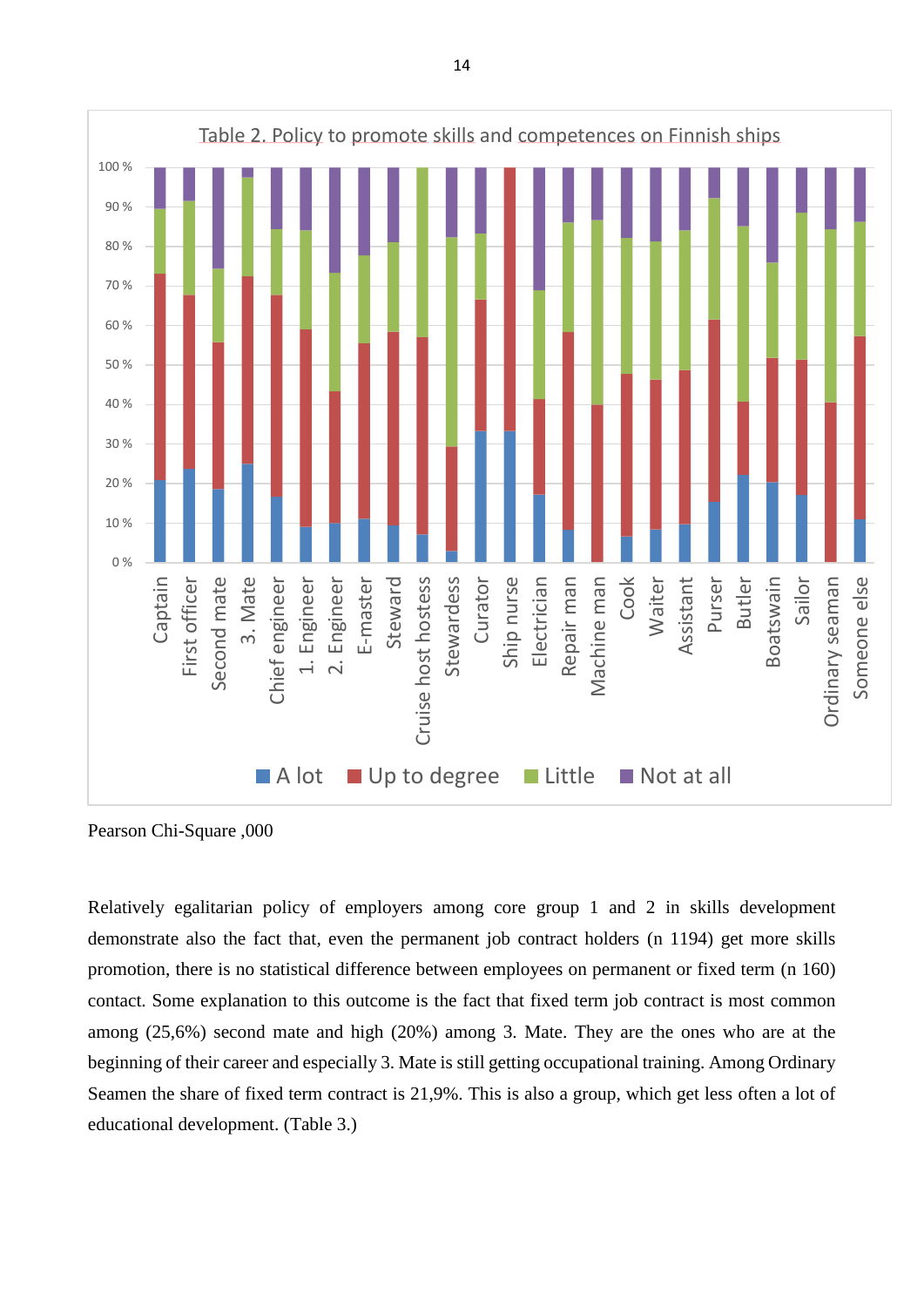

# <span id="page-14-0"></span>**Employee flexibility**

Traditionally the discussion about labour market flexibility is addressed to employer's decisions and policies. It is possible also estimate what kind of flexibility in terms of adaptation in personal, organizational, professional and social sphere employees have to offer at work.

If we take a look for the elements of comfort / discomfort onboard among Core Groups 1 and 2 in social sphere, we can notice, that 41% of seamen and –women often suffer because of leaving family and close relations ashore, 16 because of (bad) communication links ashore, 10%-11% suffer from the quantity or quality of social relations onboard or ships personnel cultural differences.

Within organizational culture 38% see the management culture as negative element for their comfort. 23% notice problems in dealing with workers skills and 14% with ships unwritten rules.

In professional respect estimate 29 % of workers potential of working times to rest as a negative factor, 26% think that amount of paper work, 23% over time work, 22% remuneration, 12% safety and 11% meaningfulness of work have a negative impact for their comfort.

In personal sphere 17% is worrying with habit of growing, 12% with pension security and 12% with their health. 26% is dissatisfied with leisure facilities onboard.

On the other hand the same factors are most often sources of comfort. Leaving family and close relations ashore and management culture are factors where the balance is negative. (Table 4.)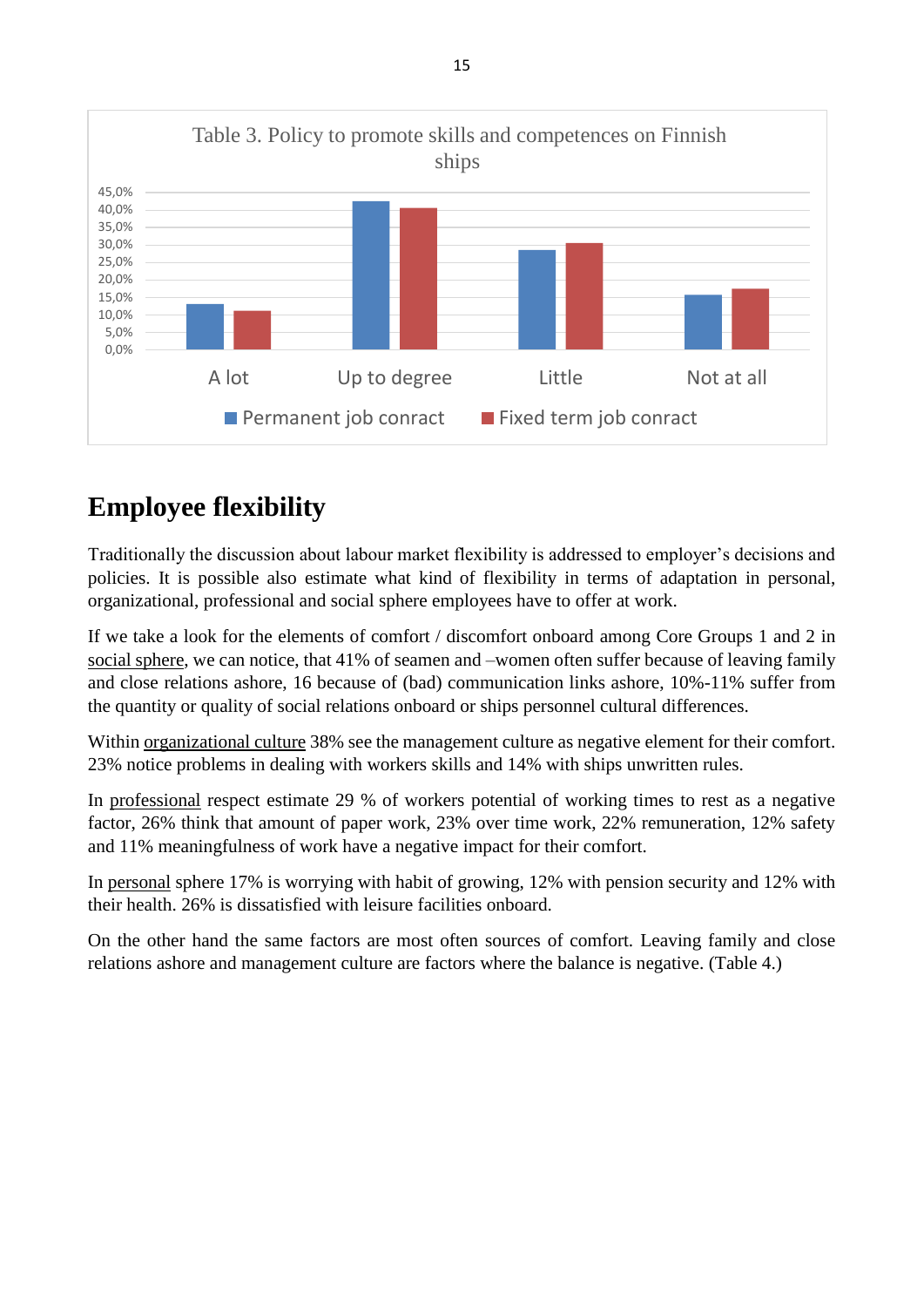

#### Table 4. The comfort of marine work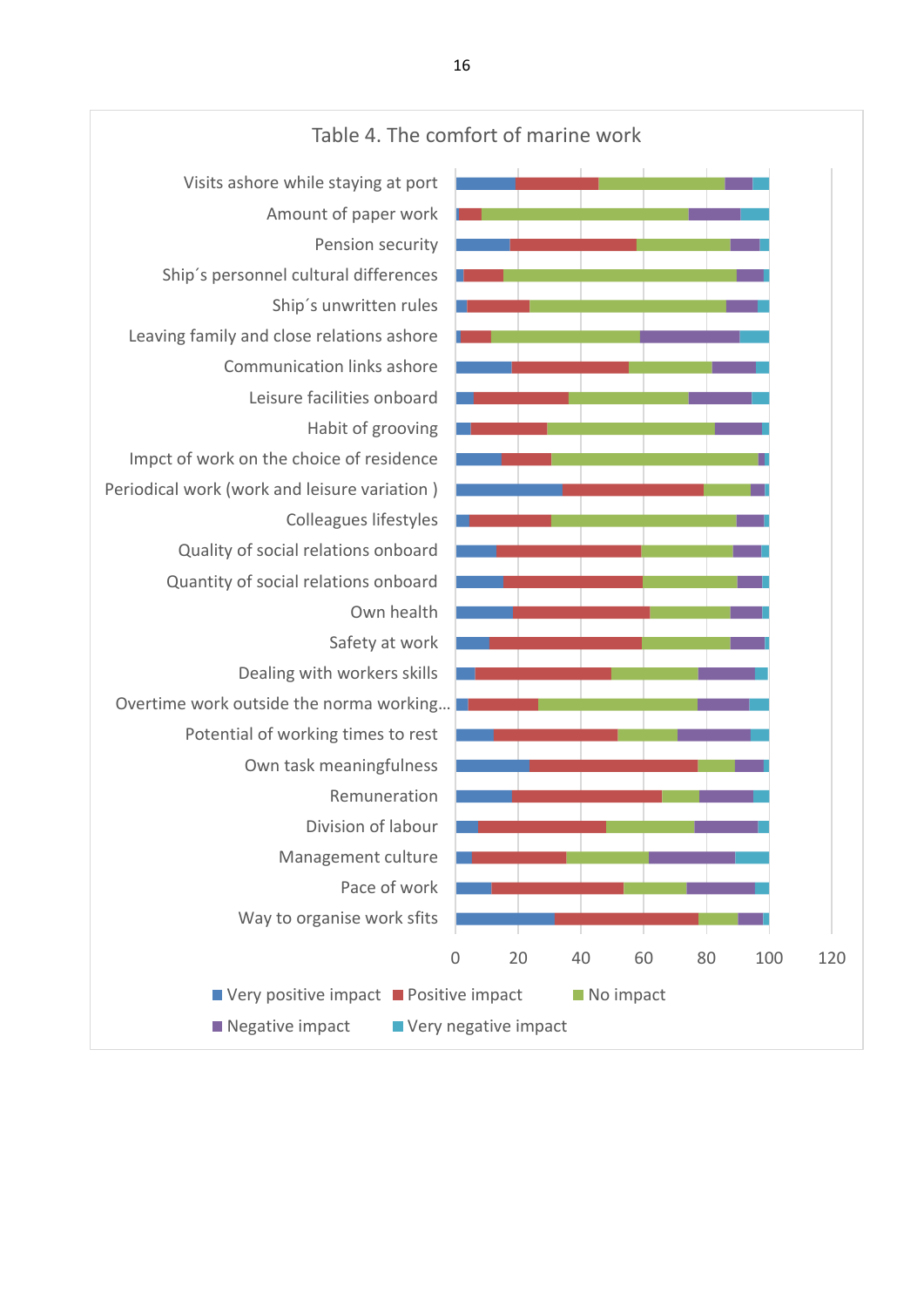## <span id="page-16-0"></span>**Conclusions**

- Finnish shipping companies use segmentation of labour in their personnel policy and a part of their business strategy.
- The personnel are in practice divided to three categories: Core group 1 with Finnish collective agreements and career and permanent employment. Core group 2. with Finnish collective agreements and job and permanent employment. Peripheral group 3 with salary, which is lower than Finnish standard, temporary employment and work with less qualified work.
- Numerical / wage flexibility is used among peripheral group. Main forms are lower payment and fixed term contracts.
- Core group 2 is mainly receiving functional flexibility in forms of permanent job and core group 1 also in form of career.
- Shipping companies follow mainly fordist type of work organization among core groups 1 and 2. Towards Non-EU mariners the division of labour is more near taylorist consept. Within this concept there are elements of functional labour market flexibility among Core groups 1. and 2. in forms of relatively high payment and permanent job contracts. Anyhow the policy for functional flexibility is a bit less common in terms of measures addressed to health, fitness and ability to work as well as safety. Development of professional competences is clearly less common compared to Finnish companies in general.
- The personnel policy towards the peripheral group 3 is numerical and mainly wages flexibility. However Non-EU sailor otherwise face the working conditions and environments as colleagues under Finnish collective agreements.
- Agreements between social partners upon Non-EU sailors reduce labour costs ca. 30% for sailors hired with lower wage standards compared to sailors under Finnish collective agreements.
- Finnish government is bearing significant share ca 30% -of final maritime labour costs in forms of tax reductions and other subsidies. In fact Finnish government is a major "flexible" element in international competition because of politically defined national interest.
- Sailors have to demonstrate social flexibility especially in work-family relations and in adaptation of diverse management practices onboard.

The Finnish model of maritime labour market flexibility fits, up to degree, to the flexibility model of Gouldswaard and de Nanteuil (2000). Main element in producing flexibility is the division between personnel groups and differentiation the conditions of employment. The situation is most near the "non-cumulative" model, where differentiation occurs between flexible and core-workers. Also the impact of government is important. However the presumption about the deterioration of conditions of work or conditions of employment is here relevant only in theoretical approximation or on the level of occupation, but not on individual level, because there are hardly any changes in anyone's individual employment contract, occupational safety, social integration etc. (Compare; Gouldswaard & de Nanteuil;2000, 50).

The aim of Finnish maritime labour market concept is to maintain the existence of shipping companies and Fordist type of work regime for core (mainly Finnish) employees. One tool for this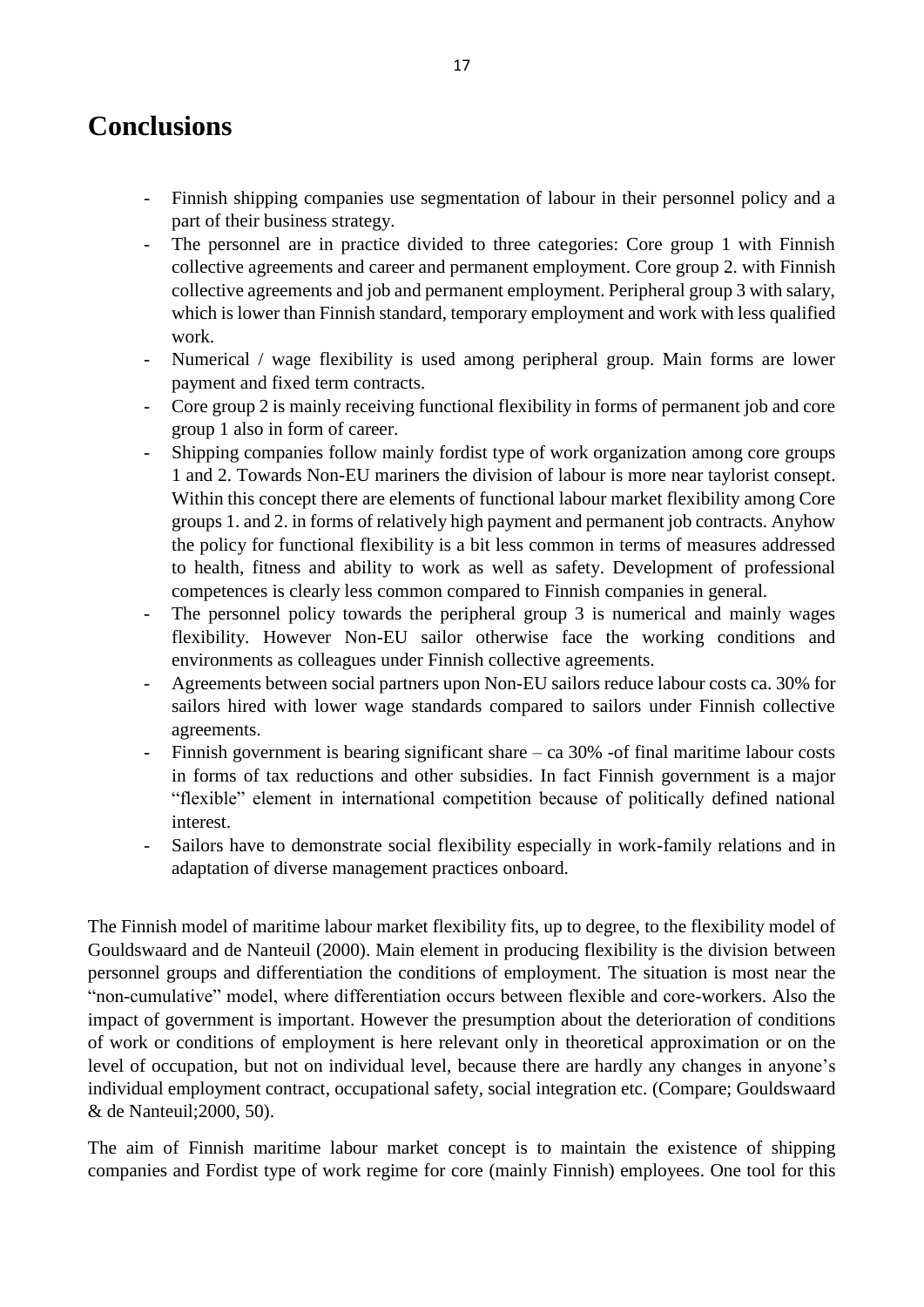policy is labour market flexibility. Functional flexibility is highly addressed to core group 1, which consist of mainly deck and machine officers. Functional flexibility is up to lesser degree addressed to core group 2, which consist of other staff employed according Finnish collective agreements. Numerical flexibility is addressed to peripheral group of Non-EU sailors. The model is strongly economically supported by Finnish government. Without governments involvement the model could not exist because of international competition.

Non-EU sailors are flexible and growing element in the industry. By using Non-EU sailors companies can save labour costs. This is indirectly beneficial for Core group 1 and 2 because this increases the economical robustness of shipping companies and in that way supports the employment among core group 1 and 2. Anyhow Finnish maritime labour unions try to limit the usage of Non-EU sailors in "best" work places like icebreakers and among officers.

Because the seemingly high standard of working environment and fair salaries work on Finnish ships is attractive for Non-EU citizens. From employers, employees and Non-EU sailors point of view the arrangement looks like a win-win-win situation - at least on short range. The outcome supports also the goals of Finnish government. Inequality in terms of employment is clear, but without major industrial conflict, marketing problem or visibly ethical discussion. Anyhow labour unions are afraid for the extension of the usage of Non-EU sailors.

## <span id="page-17-0"></span>**Sources**

Alasoini Tuomo; Labour market flexibility and work organisation in Finland, Some general trends, Publication of Labour administration No 6, Ministry of Labour, Helsinki 1990.

Atkinson John, Flexibility or fragmentation? The United Kingdom Labour Market in the Eighties, Labour and Society, Vol. 12 No 1, January 1987.

Dufva Hilkka, Pekkola Juhani; How passengers estimate the impact of social, ecological and economical responsibility on their decision to buy a cruise, Pacific 2013 International Maritime Conference to be held at the Sydney Convention & Exhibition Centre, Darling Harbour on  $7 - 9$ October 2013.In: Dufva Hilkka, Pekkola Juhani; Matkustajalaivaliikennettä harjoittavan varustamon yhteiskuntaeettinen liiketoiminta, Kyamk, sarja B Nro 104, Kotka 2013. , (Corprate Social Responsibility and Business Ethics in Shipping Company)

Eamets Raul; Labour market and labour market policies during great recession: the case of Estonia IZA Journal of European Labor Studies 2.1. Jun 2013: 1-25.

Finnish Shipowners´ Association, Annual Report (toimintakertomus) 1.1.-31.1.2012 <http://www.shipowners.fi/binary/file/-/id/15/fid/538/>

Finnish Shipowners´ Association, Annual Report (toimintakertomus) 1.1.-31.1.2013 <http://www.shipowners.fi/binary/file/-/id/15/fid/754/>

Goudswaard Anneke, de Nanteuil Matthieu; Flexibility and Working Conditions, A Qualitative and Comparative Study in Seven EU Member States, European Foundation 2000.